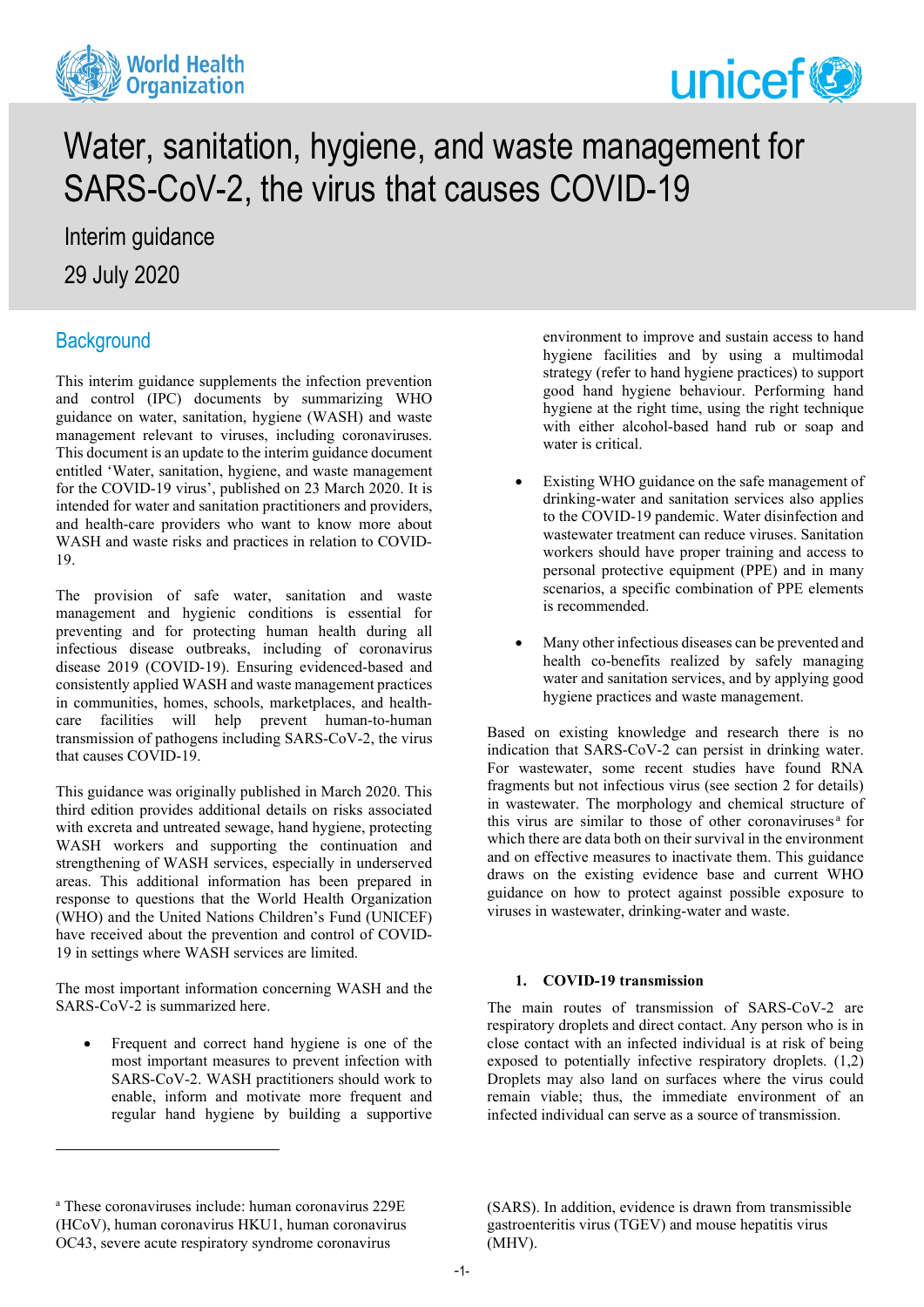The risk of transmission of SARS-CoV-2 from the faeces of an infected person and the fecal-oral pathway appears to be low. While several studies have detected SARS-CoV-2 viral RNA fragments in the faecal matter of patients throughout their illness and after recovery, (3-5) current evidence underscores the difficulty of culturing virus in excreta. Three studies report infectious virus in faeces (6-8), while others have not found infectious virus in this medium. (9) Furthermore, shed virus is rapidly inactivated during transit through the colon. (10) One study found infectious SARS-CoV-2 in the urine of one patient (11) and viral RNA has been detected in gastrointestinal tissue. (3)

## **2. Persistence of** SARS-CoV-2 **in drinking-water, wastewater and on surfaces**

While the presence of SARS-CoV-2 us in untreated drinkingwater is possible, infectious virus has not been detected in drinking-water supplies. There is at least one documented instance of detecting RNA fragments of SARS-CoV-2 in a river, during the peak of the epidemic in northern Italy. It is suspected the river was affected by raw, untreated sewage. (12) Other coronaviruses have not been detected in surface or groundwater sources and thus the risk coronaviruses pose to drinking-water supplies is low. (13)

Within wastewater, infectious SARS-CoV-2 has not been detected in untreated or treated sewage. RNA fragments of SARS-CoV-2 have been detected in untreated sewage and sludge in a number of countries and municipalities, with RNA signals, generally starting around the same time cases were first reported (February and March 2020) and increasing as the number of confirmed cases increase. (14-17) The RNA signal reduces considerably once community caseloads decrease. In addition, efforts are ongoing to analyse historical wastewater samples for SARS-CoV-2. For example, a pre-print (not peer reviewed) paper from Santa Catalina Brazil, RNA suggests that fragments of SARS-CoV-2 were first detected in late November 2019, while the first case was not reported until early March 2020. (18)

In the majority of sampling exercises, RNA fragments of SARS-CoV-2 have not been detected in treated sewage, but there have been at least two instance where small concentrations of RNA fragments were detected in sewage that had undergone partial but not full treatment. (12, 17, 19)

SARS-CoV-2 is enveloped and thus less stable in the environment compared to non-enveloped human enteric viruses with known waterborne transmission (such as adenoviruses, norovirus, rotavirus and hepatitis A virus). One study found that other human coronaviruses<sup>[b](#page-1-0)</sup> persisted two days in dechlorinated tap water and in untreated hospital wastewater at 20°C. (20) In comparison, high levels of reduction (>4 log) of the influenza virus were found in drinking-water<sup>[c](#page-1-1)</sup> after contact time of only five minutes and a chlorine residual of 0.3 mg/L. (21) Other studies find similar

reductions in days to weeks. Significant (99.9% reduction) of coronaviruses was observed in two days in primary sewage effluent<sup>[d](#page-1-0)</sup> at 23°C, two weeks in pasteurized settled sewage at 25 °C and four w[e](#page-1-1)eks in reagent grade water at  $25$  °C. (22, 23). Higher temperature, high or low pH and sunlight all facilitate virus reduction.

Recent experimental evidence indicates that SARS-CoV-2 survival on surfaces is similar to that of SARS-CoV-1 (24), the virus that causes severe acute respiratory syndrome (SARS). In laboratory controlled conditions, the median halflife of infectious SARS-CoV-2 on surfaces is 1-7 hours depending on the surface (copper being the shortest and plastic the greatest). (25) However, infectious virus can be detected as long as 7 days (25,26). In health care facilities, at least one study has found RNA fragments on surfaces including the floor and bedrails, (27) while another found no RNA on surfaces at all. (19) The survival time of the virus depends on several factors, including the initial virus concentration, type and smoothness of the surface, temperature and relative humidity. The same study also found that effective inactivation could be achieved within 1 minute using common disinfectants, such as 70% ethanol or 0.1% sodium hypochlorite (see cleaning practices).

#### **3. Safely managing wastewater and faecal sludge**

Though little evidence is available, some data suggest that transmission via faeces, is possible but unlikely, especially where faeces become aerosolized (see further the section entitled "Sanitation and plumbing"). Because of the potential infectious disease risks from excreta, including the potential presence of SARS-CoV-2, wastewater and sludge should be contained, and treated either on-site or conveyed off-site and treated in well-designed and managed wastewater and/or faecal sludge treatment plants. Standard treatment processes are effective for enveloped viruses, including SARS-CoV-2. Each stage of treatment combining physical, biological and chemical processes (e.g. retention time, dilution, oxidation, sunlight, elevated pH, and biological activity) results in a further reduction of the potential risk of exposure and accelerates pathogen reduction. A final disinfection step may be considered if existing treatment plants are not optimized to remove viruses.

Sanitation services and workers are essential for operational support during the COVID-19 pandemic. Existing recommendations for protecting the health of sanitation workers should be followed. (28) Workers should follow standard operating procedures which includes wearing appropriate PPE (protective outerwear, heavy-duty gloves, boots, medical mask, goggles and/or a face shield), minimising spills, washing dedicated tools and clothing, performing hand hygiene frequently, obtaining vaccinations for sanitation related diseases and self-monitoring for any signs of COVID-19 or other infectious disease with support of the employer. Additional precautions to prevent transmission between workers, which apply to the general

<span id="page-1-0"></span>**b** Observed inactivation of severe acute respiratory-

<span id="page-1-1"></span>associated coronavirus (SARS-CoV).<br><sup>c</sup> H5N1 avian influenza virus is also an enveloped virus.

<sup>d</sup> Observed inactivation of human coronavirus 229E

<sup>(</sup>HCoV) and feline peritonitis virus (FIPV).

<sup>e</sup> Observed inactivation of transmissible gastroenteritis virus (TGEV) and mouse hepatitis virus (MHV).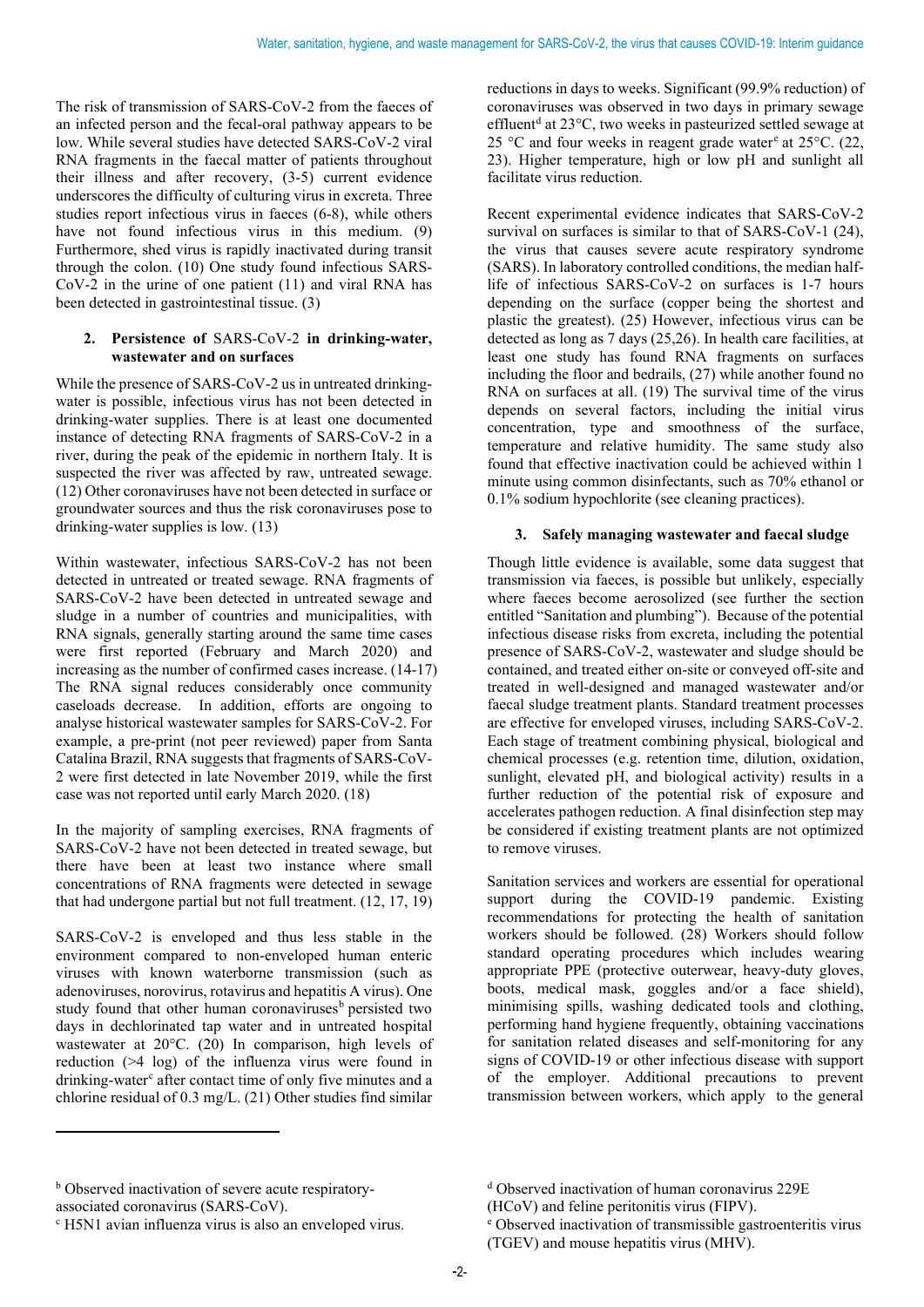population as well, include avoiding touching the eyes, nose or mouth with unwashed hands, sneezing into one's sleeve or a disposal tissue, practising physical distancing while working, travelling to and from work and staying home if one develops symptoms associated with COVID-19 (e.g. fever, dry cough, fatigue).

## **4. Keeping water supplies safe**

Several measures can improve water safety. These include: protecting the source water; treating water at the point of distribution, collection or consumption; and ensuring that treated water is safely stored at home in regularly cleaned and covered containers. Such measures can be effectively planned, implemented and monitored using water safety plans. (29)

Conventional, centralized water treatment methods that utilize filtration and disinfection should significantly reduce the concentration of SARS-CoV-2. Other human coronaviruses have been shown to be sensitive to chlorination and disinfection with ultraviolet (UV) light. (30, 31) For effective centralized disinfection, there should be a residual concentration of free chlorine of ≥0.5 mg/L after at least 30 minutes of contact time at  $pH < 8.0$ . (13) A chlorine residual should be maintained throughout the distribution system including distribution via water trucks or alternative transport systems (e.g. bicycle, cart, etc).

In addition, for effective water treatment, water utility managers can adopt several other preventive measures, as part of a broader water-safety planning approach. These measures include: ensuring adequate stocks of chemical additives and consumable reagents for water-quality testing, ensuring that critical spare parts, fuel and contractors can still be accessed and that there are contingency plans for staff and training to maintain the required supply of safe drinkingwater.

Water utilities personnel should be briefed on COVID-19 preventive measures. They may wear masks according to global recommendations (32) and depending on local government mask use policy, they may respect physical distancing between workers and with the public, and practise and hygiene frequently.

In places where centralized water treatment and safe pipedwater supplies are not available, a number of household water treatment technologies are effective in removing or destroying viruses. These include: boiling or using highperforming ultrafiltration or nanomembrane filters, solar irradiation and, in non-turbid waters, ultraviolet (UV) irradiation and appropriately dosed chlorine products such as sodium hypochlorite and NaDCC.<sup>[f](#page-2-0)</sup>

Due to the closure of public or private buildings as part of the pandemic response, many premises may experience low or no water flow over a period of weeks or months. This may result in water stagnation and an associated deterioration of water quality (e.g. survival or regrowth of microbial pathogens due to chlorine decay and leaching of harmful metals from pipework). This deterioration may present a public health risk when such premises are re-inhabited. To minimize such risks, a site-specific programme of flushing pipes should be undertaken within the premises before reoccupancy. This should ensure that all stagnant water throughout the premises is replaced with safe (disinfected), fresh water from the distribution main. Before use, hot water systems should be returned to an operating temperature of  $60^{\circ}$ C or greater and a circulation temperature exceeding  $50^{\circ}$ C to manage microbial risks, including those from *Legionella*. [g](#page-2-1) Cold water systems should be returned to less than  $25^{\circ}$ C and ideally below 20°C. On-site storage tanks or cooling towers may require batch-disinfection before becoming operational again.(33) Water quality testing should be performed in advance of re-occupancy to verify that the water used within the premises meets national drinking-water quality regulations and standards and that it is safe for human consumption and ot[h](#page-2-0)er relevant uses (such as showering). h

#### **5. Surveillance of** SARS-CoV-2 **in wastewater and sludge**

Research is underway in many countries to detect noninfective viral fragments of SARS-CoV-2 in wastewater and sludge. Similar methods have been successfully used in the polio eradication programme to detect virus circulation in the population including among asymptomatic cases, and thereby complementing surveillance in humans. Further research and capacity building are needed on the analytical methods (particularly for settings with low sewerage coverage), modelling, interpretation of data to inform decision making and public health actions. Surveillance of COVID-19 in wastewater and sludge may compliment public health data and provide, for example, information on when cases may spike 5-7 days in advance of such spikes being detected by health facilities and health authorities. (14)

Environmental surveillance should not be used as a substitute for robust surveillance of COVID-19 cases. In addition, the primary aim of governments, utilities and investments should focus on continuity and expanding safely managed sanitation services to protect against COVID-19 and a number of other infectious diseases.

# WASH in health care settings

<span id="page-2-0"></span><sup>f</sup> Generally, the listed technologies are effective in inactivating viruses, but performance can vary widely depending on the manufacturing process, type of materials, design and use. It is important to verify the performance of a specific technology.

<span id="page-2-1"></span><sup>&</sup>lt;sup>g</sup> For further information and links to guiding resources on *Legionella*, visi[t https://www.who.int/news-room/fact](https://www.who.int/news-room/fact-sheets/detail/legionellosis)[sheets/detail/legionellosis](https://www.who.int/news-room/fact-sheets/detail/legionellosis)

h For further information on the safe management of drinking water in buildings, see *Water safety in buildings* (WHO, 2011)

[https://apps.who.int/iris/bitstream/handle/10665/76145/9789](https://apps.who.int/iris/bitstream/handle/10665/76145/9789241548106_eng.pdf;jsessionid=E6B079A1590740875EEA1C5E98C45945?sequence=1) [241548106\\_eng.pdf;jsessionid=E6B079A1590740875EEA1](https://apps.who.int/iris/bitstream/handle/10665/76145/9789241548106_eng.pdf;jsessionid=E6B079A1590740875EEA1C5E98C45945?sequence=1) [C5E98C45945?sequence=1](https://apps.who.int/iris/bitstream/handle/10665/76145/9789241548106_eng.pdf;jsessionid=E6B079A1590740875EEA1C5E98C45945?sequence=1)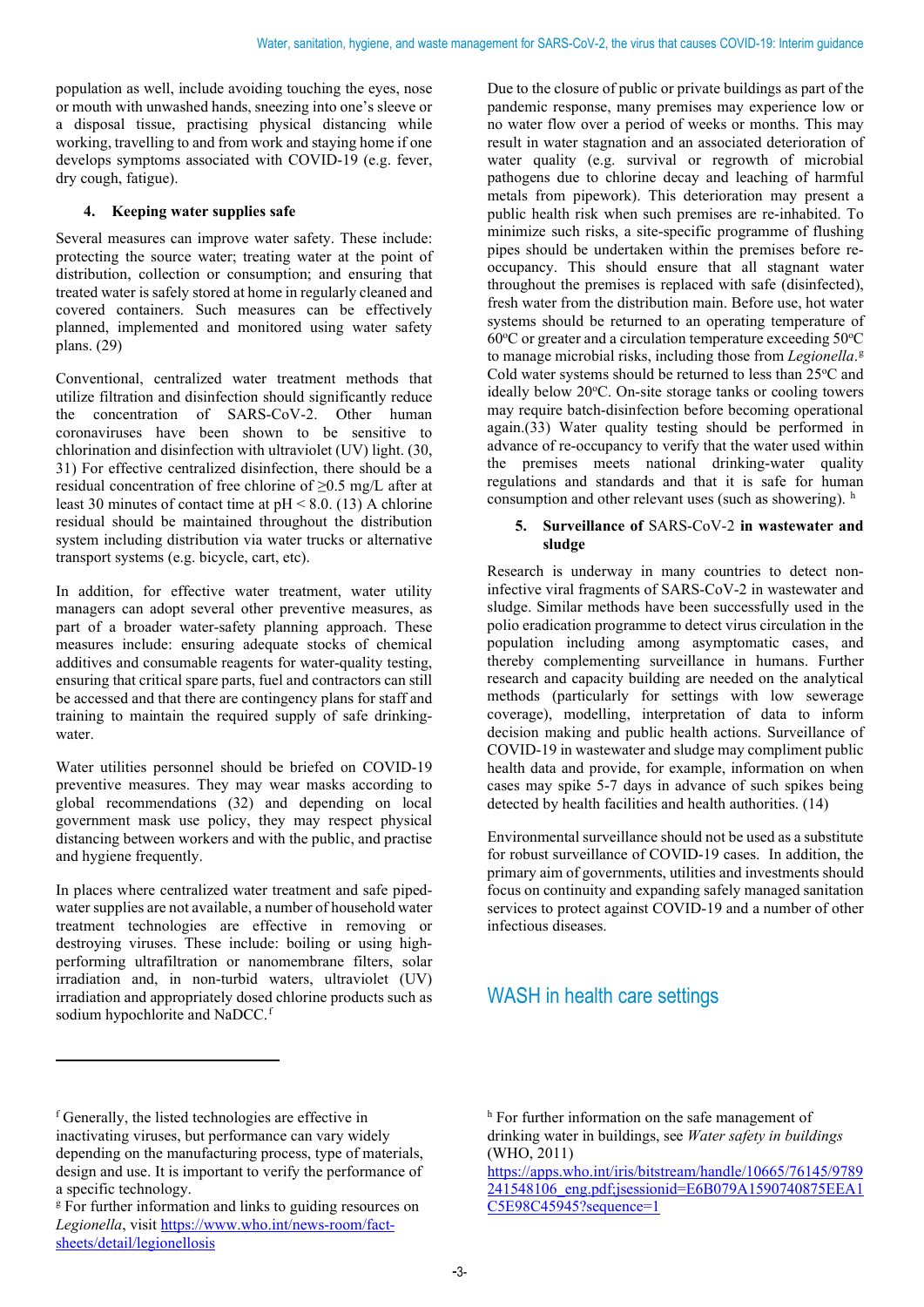Existing recommendations for WASH and waste measures in health-care settings are important for providing adequate care for patients and protecting patients, staff[i](#page-3-0) and caregivers from infection risks. (34) New WASH recommendations are not required to prevent SARS-CoV-2 transmission, but the following standard WASH related actions are particularly important for this:

- engaging in frequent hand hygiene using appropriate techniques;
- implementing regular environmental cleaning and disinfection practices;
- managing excreta (faeces and urine) safely;
- safely managing health-care waste produced by COVID-19 cases
- and safely managing dead bodies

Other important and recommended measures include providing sufficient and safe drinking-water to staff, caregivers and patients; ensuring that personal hygiene can be maintained, including hand hygiene for patients, staff and caregivers; regularly laundering bedlinen and patients' clothing; providing adequate and accessible toilets (including separate facilities for confirmed and suspected COVID-19 cases); and segregating and safely disposing of health-care waste. (34)

# **1. Hand hygiene practices**

Hand hygiene is extremely important to prevent the spread of SARS-CoV-2. All health-care facilities should have regular programmes aimed at promoting best hand hygiene practices and at ensuring the availability of the necessary infrastructure (equipment and supplies) as well as operation and maintenance protocols.

All health-care facilities should establish hand hygiene programmes, if they do not have them already, or strengthen existing ones. In addition, rapid activities to prevent the spread of SARS-CoV-2 are needed, such as procurement of adequate quantities of hand hygiene supplies; hand hygiene refresher courses and communications campaigns. Cleaning hands using an alcohol-based hand rub or with water and soap should be done according to the instructions known as "My 5 moments for hand hygiene". (35) These are: 1. before touching a patient, 2. before clean/aseptic procedures, 3. after body fluid exposure/risk, 4. after touching a patient, and 5. after touching patient surroundings.<sup>[j](#page-3-0)</sup> If hands are not visibly dirty, the preferred method is using an alcohol-based hand rub for 20−30 seconds using the appropriate technique. (36) When hands are visibly dirty, they should be washed with soap and water for 40−60 seconds using the appropriate technique. In addition to performing hand hygiene at each of the five moments, it should be performed in the following situations: before putting on PPE and after removing it; when changing gloves; after any contact with a patient with suspected or confirmed SARS-CoV-2 infection, their waste or the environment in that patient's immediate surroundings;

after contact with respiratory secretions; before food preparation and consumption; and after using the toilet. (37)

Functional hand hygiene facilities should be available for all health-care workers at all points of care, in areas where PPE is put on or taken off, and where health-care waste is handled. In addition, functional hand hygiene facilities should be available for all patients, family members, caregivers and any other visitors, and should be available within 5 metres of the toilets, as well as at the entry/exit of the facility, in waiting and dining rooms and in other public areas.

An effective alcohol-based hand rub product should contain between 60% and 80% of alcohol and its efficacy should be proven according to the European Norm 1500 or the standards of the ASTM International (formerly, the American Society for Testing and Materials) known as ASTM E-1174. These products can be purchased on the market, but can also be produced locally in pharmacies using the formula and instructions provided by WHO. (38)

# **2. Sanitation and plumbing**

People with suspected or confirmed SARS-CoV-2 infection should be provided with their own toilet (either a flush or dry toilet). Where this is not possible, patients sharing the same ward should have access to toilets that are not used by patients in other wards. Each toilet cubicle should have a door that closes. Flush toilets should operate properly and have functioning drain traps. The toilet should be flushed with the lid down to prevent droplet splatter and aerosol clouds.(39) If it is not possible to provide separate toilets for COVID-19 patients, then the toilets they share with other non-COVID-19 patients should be cleaned and disinfected more regularly (e.g. at least twice daily by a trained cleaner wearing PPEimpermeable gown, or if not available, an apron, heavy-duty gloves, boots, mask and googles or a face shield). Health-care staff should have access to toilet facilities that are separate from those used by patients.

WHO recommends the use of standard, well-maintained plumbing, such as sealed bathroom drains, and backflow valves on sprayers and faucets to prevent aerosolized faecal matter from entering the plumbing or ventilation system(40), together with existing recognised wastewater and sludge treatment processes.(28) Regularly flushing water through seals to ensure they are functioning is important. Faulty plumbing and a poorly designed air ventilation system were among the contributing factors for the spread of the aerosolized SARS-CoV-1 coronavirus in a high-rise apartment building in Hong Kong Special Administrative Region in 2003. (41) If health-care facilities are connected to sewers, a risk assessment should be conducted to confirm whether wastewater is contained and does not leak from the system before it reaches a functioning treatment and disposal site. Risks related to the adequacy of the collection system or to treatment and disposal methods should be assessed following a sanitation safety planning approach. (42)

<span id="page-3-0"></span><sup>i</sup> Staff includes not only health-care staff but also ancillary staff, such as cleaning staff, hygienists, laundry staff and waste workers.

<sup>&</sup>lt;sup>j</sup> Further resources are available at

[https://www.who.int/infection-prevention/campaigns/clean](https://www.who.int/infection-prevention/campaigns/clean-hands/5moments/en/)[hands/5moments/en/](https://www.who.int/infection-prevention/campaigns/clean-hands/5moments/en/)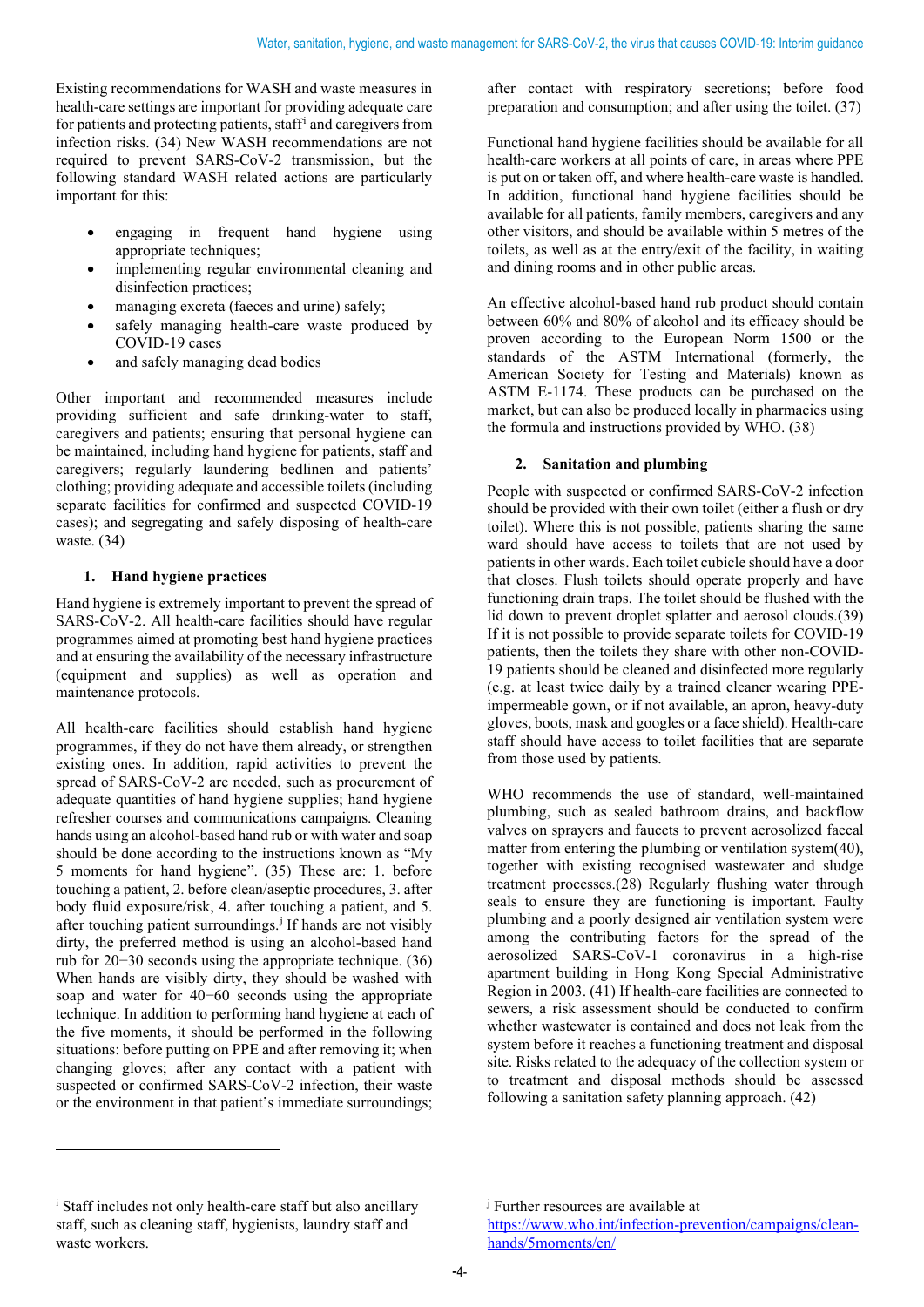If health-care facility toilets are not connected to sewers, hygienic on-site containment and treatment systems should be ensured such as pit latrines and septic tanks. Sludge should be safely contained and when containers are full transported for off-site treatment or treated on-site where space and soil conditions permit. For unlined pits, precautions should be taken to prevent contamination of the environment, ensuring that at least a distance of 1.5m between the bottom of the pit and the groundwater table (more space should be allowed in coarse sands, gravels and fissured formations) and that the latrine pits are located at least 30 m horizontally from any groundwater source (including both shallow wells and boreholes). (43)

There is no reason to empty latrine pits and holding tanks of excreta from suspected or confirmed COVID-19 cases unless they are at capacity. In general, the best practices for the safe management of excreta should be followed. Pit latrines or holding tanks should be designed to meet patient demand, considering potential sudden increases in cases, and there should be a regular schedule for emptying them, based on the excreta and wastewater volumes generated.

A properly-designed septic tank will remove most solids from sewage, and the liquid effluent can infiltrate into the ground through a leach field or soakpit. If soil conditions are not favourable for infiltration, fully lined tanks can be used, however combined excreta and flushing water will necessitate frequent emptying. Latrine pits or holding tanks should be designed to meet patient demand, and there should be a regular schedule for emptying them based on the wastewater volumes generated. There is no reason to empty latrine pits and holding tanks of excreta from suspected or confirmed COVID-19 cases unless they are full. Faecal sludge can be treated in a specialized treatment plant, either located off-site or on the premises of the health-care facility. Municipal authorities may position faecal sludge transfer stations near health facilities to reduce the time, cost and potential for uncontrolled dumping of sludge in drains and agricultural areas. (28)

For personnel working with untreated sewage for which there are considerable infectious risks, standard PPE should be worn (protective outerwear, heavy-duty gloves, boots, masks, goggles or a face shield). It should be worn at all times when handling or transporting excreta offsite, and great care should be taken to avoid the splashing and release of droplets. For sanitation workers, this includes pumping out tanks or unloading pumper trucks. After handling the waste and once there is no risk of further exposure, individuals should safely remove their PPE and perform hand hygiene before entering the transport vehicle. Soiled PPE should be put in a sealed bag for safe laundering later (see Environmental cleaning and laundry). Workers should be properly trained in how to put on and remove PPE, so that these protective barriers are not breached. (44) If PPE is not available or the PPE supply is limited, the frequency of correct hand hygiene should increase, and workers should keep at least 1m distance from suspected or confirmed cases.

Untreated faecal sludge and wastewater from health facilities should never be released on land used for food production, aquaculture or disposed of in recreational waters.

#### **3. Toilets and the handling of faeces**

It is critical to perform hand hygiene (see Hand hygiene general recommendations) when there is suspected or known contact with faeces. If the patient is unable to use a toilet, excreta should be collected in either a diaper or a clean bedpan and immediately disposed of carefully into a separate toilet or pit latrine used only by suspected or confirmed COVID-19 cases. In all health-care settings, including those with suspected or confirmed COVID-19 cases, faeces must be treated as a biohazard.

After disposing of excreta, bedpans should be cleaned with a neutral detergent and water, disinfected with a 0.5% chlorine solution, and then rinsed with clean water. The rinse water should be disposed of in a drain or toilet. Other effective disinfectants include commercially available quaternary ammonium compounds and peracetic or peroxyacetic acid. (45)

Chlorine is not effective for disinfecting matter containing large amounts of solid and dissolved organic matter. Therefore, it is neither not useful nor recommended to add chlorine solution to fresh excreta and, possibly, such addition can introduce risks associated with splashing.

#### **4. Safe management of health care waste**

Best practices for safely managing health-care waste should be followed, including assigning responsibility and sufficient human and material resources to segregate, recycle and dispose of waste safely. There is no evidence that direct, unprotected human contact during the handling of health-care waste has resulted in the transmission of the COVID-19 virus. Health care waste generated from facilities treating COVID-19 patients is no different than waste coming from facilities without COVID-19 patients. Additional treatment or disinfection beyond existing safe waste management recommendations are not needed.

The majority of waste generated in health care facilities is general, non-infectious waste (e.g. packing, food waste, disposable hand drying towels). General waste should be segregated from infectious in clearly marked bins, bagged and tied, and disposed as general municipal waste. Infectious waste produced during patient care, including those with confirmed COVID-19 infection (e.g. sharps, bandages, pathological waste) and should be collected safely in clearly marked lined containers and sharp boxes. This waste should be treated, preferably on-site, and then safely disposed. Preferred treatment options are high temperature, dual chamber incineration or autoclaving. (46) If waste is moved off-site, it is critical to understand where and how it will be treated and disposed. Waste generated in waiting areas of health-care facilities can be classified as non-hazardous and should be disposed in strong black bags and closed completely before collection and disposal by municipal waste services. If such municipal waste services are not available, as interim measure, safely burying or controlled burning may be done until more sustainable and environmentally friendly measures can be put in place. All those who handle healthcare waste should wear appropriate PPE (long-sleeved gown, heavy-duty gloves, boots, mask, and goggles or a face shield) and perform hand hygiene after removing it.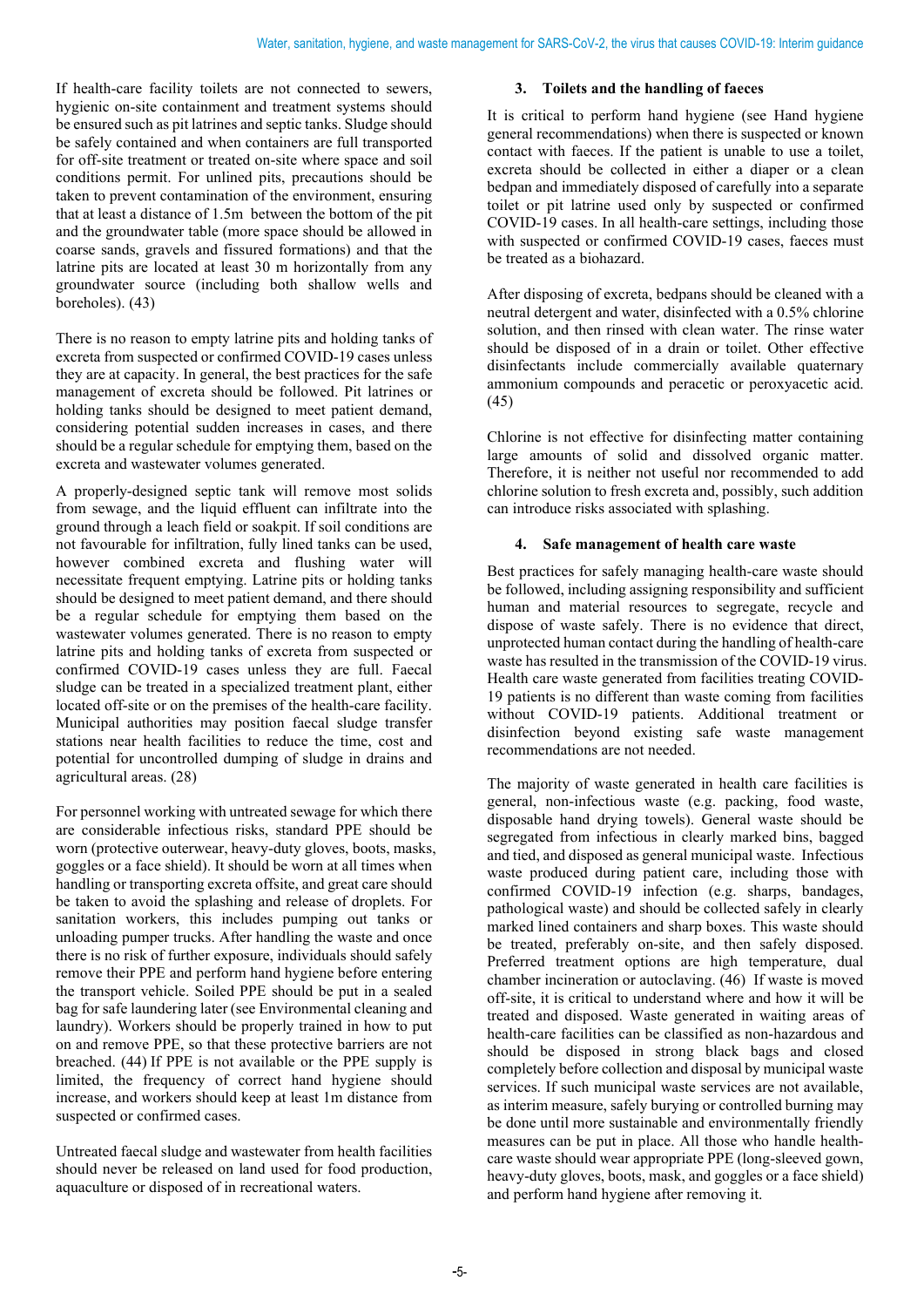Many cities report a large increase (5 times greater than before the pandemic) of medical waste generated in hospitals, especially through the use of PPE. (47) Therefore, it is important to increase capacity to handle and treat this healthcare waste without delay. Additional waste treatment capacity, preferably through alternative treatment capacity, preferably through alternative treatment technologies, such as autoclaving or high temperature burn incinerators, may need to be procured and systems may need to be put in place to ensure their sustained operation. (48) Ideally safe waste disposal is linked to purchasing and investments in PPE. As an interim measure safely burying health care waste may be done until more sustainable measures can be put in place. Manual chemical disinfection of waste is not recommended, as it is not regarded as a reliable and efficient method. In addition, countries should work to establish sustainable waste management chains, including addressing logistics, recycling, treatment technologies and policies.

# **5. Environmental cleaning and laundry**

Existing recommended cleaning and disinfection procedures for health-care facilities should be followed consistently and correctly. (49) Linen should be laundered and the areas where COVID-19 patients receive care should be cleaned and disinfected frequently (at least twice daily, but more frequently for high touch surfaces such as light switches, bed rails, tables and mobile carts). (50) Many disinfectants are active against enveloped viruses, such as SARS-CoV-2, including commonly-used hospital disinfectants. Currently, WHO recommends using:

- 70% ethyl alcohol to disinfect small surface areas and equipment between uses, such as reusable dedicated equipment (for example, thermometers);
- sodium hypochlorite at 0.1% (1000 ppm) for disinfecting surfaces and 0.5% (5000 ppm) for disinfection of blood or bodily fluids spills in health-care facilities.

The efficacy of all disinfectants is affected, to different degrees, by organic material. Thus, it is essential to clean surfaces with a detergent and water before applying a disinfectant. The concentration and exposure time of any disinfectant are critical parameters for its efficacy. After applying disinfectant to a surface, it is necessary to wait for the required exposure time and drying to ensure that surface microorganisms are killed. Spraying disinfectants is not recommendation, especially on individuals as this could result in serious harm and has no proven efficacy. For more details on this topic, see WHO guidance on cleaning and disinfection. (50)

All individuals in charge of environmental cleaning, laundry and dealing with soiled bedding, towels and clothes from patients with SARS-CoV-2 infection should wear appropriate PPE, including heavy-duty gloves, a mask, eye protection (goggles or a face shield), a long-sleeved gown, and boots or closed shoes. They should perform hand hygiene after exposure to blood or body fluids and after removing PPE. Soiled linen should be placed in clearly labelled, leakproof bags or containers, after carefully removing any solid excrement and putting it in a covered bucket to be disposed of in either a flush or dry toilet. Machine washing with warm water at 60−90°C and laundry detergent is recommended. The laundry can then be dried according to routine procedures. If machine washing is not possible, linens can be

soaked in hot water and soap in a large drum using a stick to stir, taking care to avoid splashing. The drum should then be emptied, and the linens soaked in 0.05% chlorine for approximately 30 minutes. Finally, the laundry should be rinsed with clean water and the linens allowed to dry fully, if possible in sunlight.

Excreta found on surfaces such as linen or the floor should be carefully removed with towels and immediately disposed of safely in a toilet. If the towels are single use, they should be treated as infectious waste; if they are reusable, they should be treated as soiled linens. The area should then be cleaned and disinfected following published guidance on cleaning and disinfection procedures for spilled body fluids. (49)

#### **6. Safe disposal of greywater or water from washing PPE, surfaces and floors**

WHO recommends that utility gloves and heavy-duty, reusable plastic aprons are cleaned with soap and water, and then decontaminated with 0.5% sodium hypochlorite solution each time they are used. Single-use gloves and gowns should be discarded as infectious waste after each use and not reused; hand hygiene should be performed after PPE is removed. If greywater includes disinfectant used in prior cleaning, it does not need to be chlorinated or treated again. Likewise, used bathing water from COVID-19 patients does not need to disinfected. However, it is important that such water is disposed of in drains connected to a septic system, a sewer or in a soak-away pit. If greywater is disposed of in a soakaway pit, the pit should be fenced off within the health facility grounds to prevent tampering and to avoid possible exposure in the case of overflow.

#### **7. Safe management of dead bodies**

While the risk of transmission of COVID-19 from handling the body of a deceased person is low, health care workers and others handling dead bodies should apply standard precautions at all times. Health care workers or mortuary staff preparing the body should wear: scrub suit, impermeable disposable gown (or disposable gown with impermeable apron), gloves, mask, face shield (preferably) or goggles, and boots. After use, PPE should be carefully removed and decontaminated or disposed of as infectious waste as soon as possible and hand hygiene should be performed. The body of a deceased person confirmed or suspected to have SARS-CoV-2 infection should be wrapped in cloth or fabric and transferred without delay to the mortuary area. Body bags are not necessary for SARS-CoV-2 although they may be used for other reasons (e.g. excessive body fluid leakage). (51)

# Considerations for WASH practices in homes and communities

Upholding recommended water, sanitation and health-care waste practices in the home and in the community is important for reducing the spread of COVID-19. The provision of water enables regular hand hygiene and cleaning. Water services should not be cut off because of consumers' inability to pay, and governments should prioritize providing access to people without access to water services, through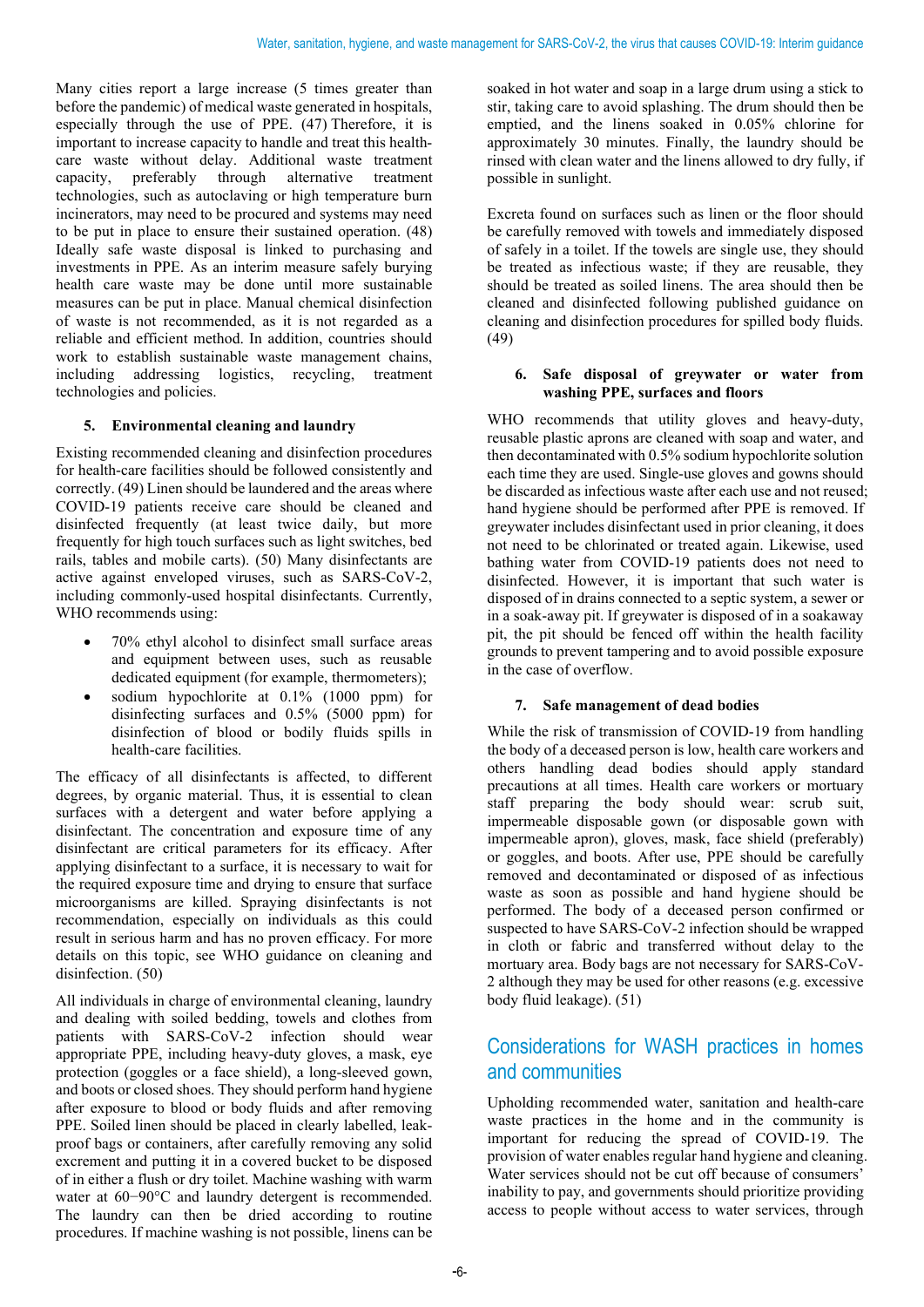other immediate actions such as. protected boreholes, tanker trucks, extending piped supplies etc.).

Individuals and organizations involved in providing water, sanitation and hygiene services such as treatment plant operators, sanitation workers and plumbers should be designated as providing essential services and be allowed to continue their work during movement restrictions and have access to PPE and hand hygiene facilities to protect their health. This also applies to those promoting hygiene in the community.

## **1. Hand hygiene general recommendations**

Hand hygiene has been shown to prevent respiratory illness. (52) Handwashing is recommended after coughing and sneezing and/or disposing of a tissue, on entering the home having come from public places, before preparing food, before and after eating and feeding/breastfeeding, after using the toilet or changing a child's diaper and after touching animals. For people with limited WASH services it is vital to prioritize the key times for hand hygiene.

As part of a new hand hygiene campaign, WHO recommends that universal access to hand hygiene facilities should be provided in front of all public buildings and transport hubs − such as markets, shops, places of worship, schools and train or bus stations. (53) In addition, functioning handwashing facilities with water and soap should be available within 5m of all toilets, both public and private.

The number or size of these hand hygiene stations should be adapted to the number and type of users such as children or those with limited mobility, to encourage use and reduce waiting times. The installation, supervision and maintenance of equipment, including where necessary, regular refilling of water and soap and/or alcohol-based hand rub should be under the overall leadership of local public health authorities. Maintaining supplies should be the responsibility of the manager of the building or store, transport provider etc. Civil society and the private sector can be engaged to support the functioning and correct use of such facilities and to prevent vandalism.

#### **2. Hand hygiene materials**

The ideal hand hygiene materials for communities and homes in order of effectiveness are:

- Water and soap **or** alcohol-based hand rub
- Ash
- Water alone

Hand hygiene stations can consist of either water,<sup>[k](#page-6-0)</sup> such as sinks attached to a piped-water supply, refillable water reservoir or clean, covered buckets with taps equipped with plain soap or alcohol-based hand rub dispensers. Where

alcohol-based hand rub or bar soap is not feasible, commerical liquid soap or locally-made "soapy water" so[l](#page-6-1)utions made by mixing detergent with water can be used<sup>1</sup>. The ratio of detergent to water will depend on types and strengths of locally available product. (54) Soap does not need to be antibacterial and evidence indicates that normal soap is effective in inactivating enveloped viruses, such as coronaviruses.(55,56)Alcohol-based hand rub should contain at least 60% alcohol. Such products should be certified and, where supplies are limited or prohibitively expensive, can be produced locally according to WHO-recommended formulations. (38) Highly concentrated alcohol is toxic if ingested and hence needs to be handled with care. It needs to be kept out of reach of children, and children must be supervised by an adult when using alcohol-based hand-rub.

The ability to dry hands after washing is important for effective hand hygiene. The level of residual moisture left on hands after washing can be an important determinant of pathogens being transmitted from hands to surfaces and vice versa. (57) While clean, single-use towels are recommended they may not be available and can add to environmental waste. Alternatively, air-drying hands with an air-drying system or by shaking can be done.

When soap and water or alcohol-based hand rub are not available within households, the use of ash can be considered. (36,58,59) Ash, in particular, may inactivate pathogens by raising the pH. (60) Finally, washing with water alone, although the least effective of the four options, can result in reductions in faecal contamination on hands and in diarrhoea. (61,62) Regardless of the type of material, the washing and rubbing of hands, and the amount of rinsing water in particular, are important determinants in the reduction of pathogen contamination on hands. (63)

#### **3. Water quality and quantity requirements for handwashing**

The quality of water used for handwashing does not need to meet drinking-water standards. Evidence suggests that even water with moderate faecal contamination when used with soap and the correct technique can be effective in removing pathogens from hands. (64) However, efforts should be made to use and source water of the highest quality possible (e.g. at least an improved water source)<sup>m</sup>. Reported quantities of water used for handwashing that have enabled reduction of faecal contamination ranges from 0.5-2 litres per person, per handwashing session. (63) Recent experience from the field suggest a handwashing session with as little as 0.2 litres is sufficient. (65) Furthermore, the quantity of water used has been associated with less viral contamination of hands. (66) Where water is limited, hands can be wetted with water, the water then turned off while lathering with soap and scrubbing for at least 20 seconds, and then the water can be turned on again to rinse. Water should always be allowed to flow to a

<span id="page-6-2"></span><span id="page-6-1"></span><sup>1</sup> If alcohol-based hand rubs or soap and water are not available or feasible, then using chlorinated water (0.05%) for handwashing is an option as a short-term measure. <sup>m</sup> An improved water source is one that is protected from faecal contamination and included piped water, public tap,

boreholes, protected dug wells, protected springs and rainwater (source: WHO/UNICEF Joint Monitoring Programme for Water Supply, Sanitation and Hygiene: [https://washdata.org/\)](https://washdata.org/)

<span id="page-6-0"></span><sup>k</sup> Water does not need to be drinking-water quality.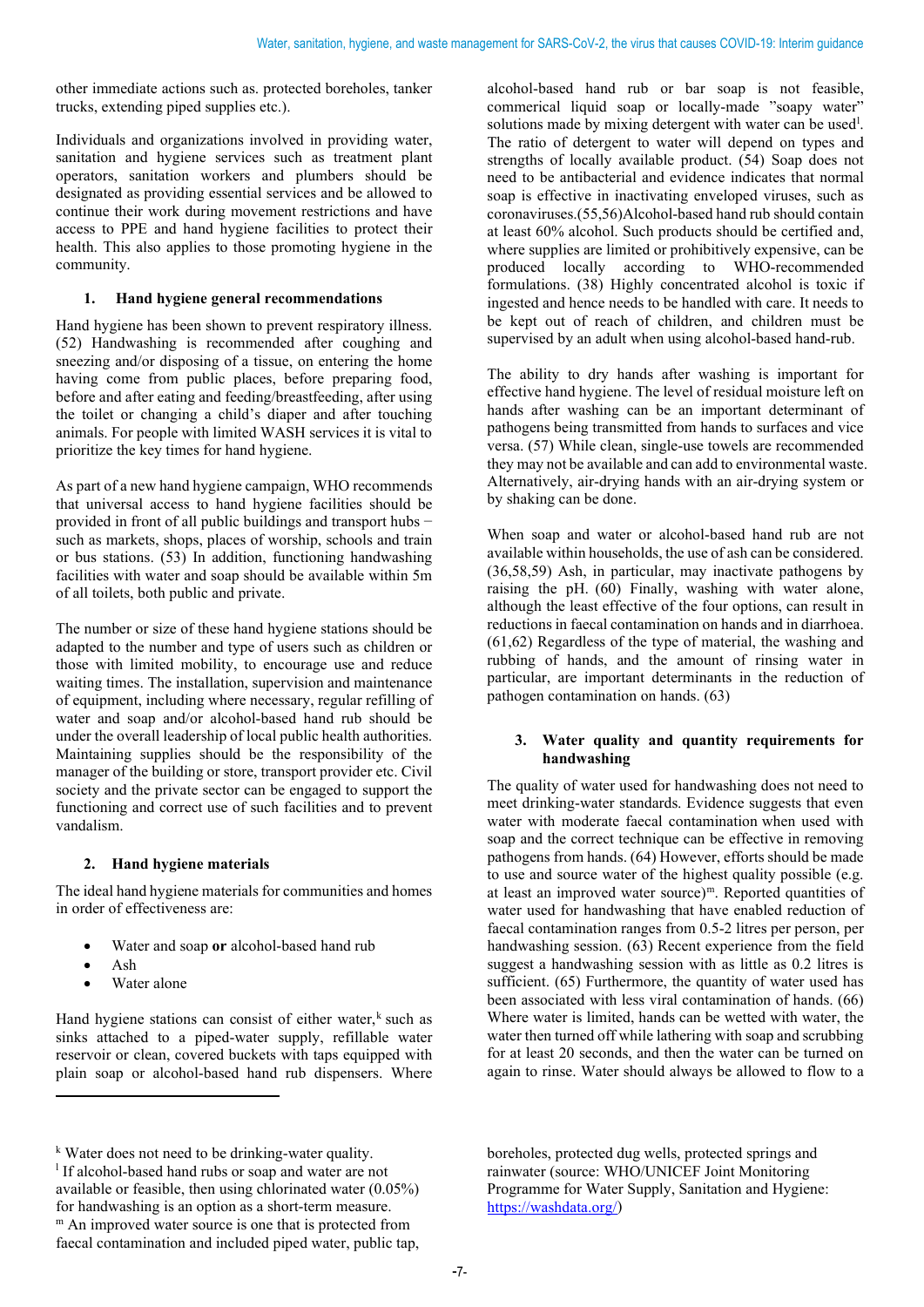drainage area or receptacle, and hands should not be rinsed in a communal basin, as this may increase contamination.

# **4. Handwashing facility options**

A number of design features should be considered in selecting and/or innovating on existing handwashing facility options. These features include:

- turning the tap on/off: either a sensor, foot pump, or large handle so the tap can be turned off with the arm or elbow;
- soap dispenser: for liquid soap either sensorcontrolled or large enough to operate with the lower arm; for a bar of soap, the soap dish should drain well, so that the soap does not get soggy;
- grey water: ensure the grey water is directed to, and collected in, a covered container if not connected to a piped system;
- drying hands: paper towels and a bin provided; if not possible encourage air drying for several seconds;
- materials: generally, the materials should be easily cleanable and repair/replacement parts can be sourced locally;
- accessible: should be accessible to all users, including children and those with limited mobility.
- physical distancing between users should be of 1m at least, this can be done by marking the ground, and by ensuring adequate numbers of hand-washing facilities to prevent crowds building up.

A number of handwashing designs have been implemented in households, schools and in public settings in both developed and developing countries. (67) In schools, a number of simple, easy-to-maintain, and durable low-cost designs have been successfully implemented. (68)

#### **5. Disinfection at home and safe management of excreta**

When there are suspected or confirmed cases of COVID-19 in the home setting, immediate action must be taken to protect caregivers and other family members from the risk of contact with respiratory secretions and excreta that may contain SARS-CoV-2. Support must include clear instructions on the safe and correct use and storage of cleaners and disinfectants, including keeping them out of reach of children to prevent harms from misuse including poisoning. (69) Frequently touched surfaces throughout the patient's care area should be cleaned regularly, such as tables and other bedroom furniture. Cutlery and crockery should be washed and dried after each use and not shared with others. Bathrooms shared by COVID-19 patients and other household members should be cleaned and disinfected at least once a day. Regular household soap or detergent should be used for cleaning first and then, after rinsing, regular household disinfectant containing 0.1% sodium hypochlorite (that is, equivalent to 1000 ppm or 1 part household bleach with 5% sodium hypochlorite to 50 parts water) should be applied. PPE should be worn while cleaning, including mask, goggles, a fluid-resistant apron and gloves, (36) and hand hygiene should be performed after removing PPE. Where households have limited resources, efforts should be made to

provide PPE supplies – at a minimum, masks – and hand hygiene supplies to households caring for COVID-19 patients. Consideration should be given to safely managing human excreta throughout the entire sanitation chain, starting with ensuring access to regularly cleaned, accessible and functioning toilets and to the safe containment, conveyance, treatment and eventual disposal of sewage and sludge.

# **6. Management of waste generated at home**

Waste generated at home during quarantine, while caring for a sick family member or during the recovery period should be packed in strong bags and closed completely before disposal and eventual collection by municipal waste services. If such services are not available, as interim measure, safely burying or controlled burning may be done until more sustainable and environmentally friendly measures can be put in place. Tissues or other materials used when sneezing or coughing should immediately be thrown in a waste bin. After such disposal, correct hand hygiene should be performed.

In places where there is limited supply and a high demand for masks, there is a likelihood of people collecting used face masks and re-selling them. Therefore, efforts are needed to ensure and improve safe waste disposal and fenced, regulated waste areas. Masks and other PPE may also clog sewers and waterways resulting in human and broader ecological impacts. Investments in waste management, including sourcing environmentally friendly products along with regulation on improper disposal can help reduce such issues. Finally, those tasked with collecting waste should wear PPE (heavy duty gloves, boots, coveralls, and masks when working in confined spaces) and have facilities for regularly conducting hand hygiene.

# **7. Use of public pools and beaches**

Risk of transmission of SARS-CoV-2 from fresh and coastal water or swimming pools and spas water contaminated with faeces is very low. Existing recommendations for managing the quality of bathing water apply. (70,71)

For a conventional public or semi-public swimming pool with good hydraulics and filtration, operating within its engineered bathing load, adequate routine disinfection should be achieved with a free chlorine level of 1 mg/l throughout the pool. Lower free chlorine concentrations (0.5 mg/l or less) will be adequate when chlorine is used in combination with ozone or UV disinfection. The pH should be maintained between 7.2 and 7.8 for chlorine disinfectants. This should be sufficient to eliminate enteric pathogens and enveloped viruses, like coronaviruses, which are sensitive to chlorine disinfection.

The risk of transmission of SARS-CoV-2 increases where bathers and people visiting beaches, pools and spas are in small, crowded conditions including in changing rooms, toilets and showers, restaurants and kiosks. General recommendations on hand hygiene, physical distancing and the use of face masks (32) when appropriate are recommended along with regular cleaning (once or more times a day) and maintenance of toilet facilities.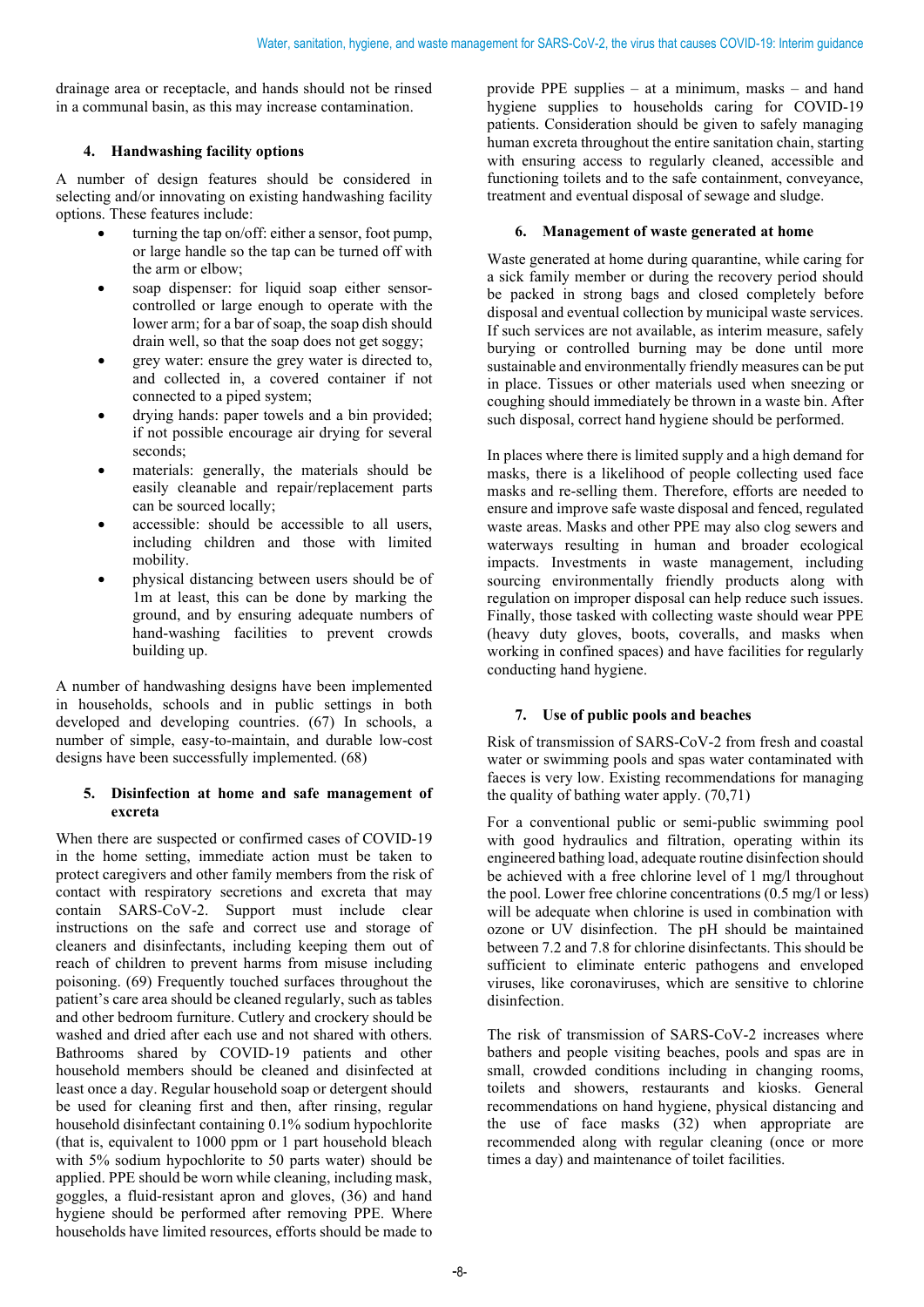# **References**

1. World Health Organization. Coronavirus disease (COVID-19) advice for the public Geneva: World Health Organization; 2020. Available from:

[https://www.who.int/emergencies/diseases/novel](https://www.who.int/emergencies/diseases/novel-coronavirus-2019/advice-for-public)[coronavirus-2019/advice-for-public.](https://www.who.int/emergencies/diseases/novel-coronavirus-2019/advice-for-public)

2. World Health Organization. Transmission of SARS-CoV-2: implications for infection prevention precautions. 2020. Available from:

[https://www.who.int/publications/i/item/modes-of](https://www.who.int/publications/i/item/modes-of-transmission-of-virus-causing-covid-19-implications-for-ipc-precaution-recommendations)[transmission-of-virus-causing-covid-19-implications-for](https://www.who.int/publications/i/item/modes-of-transmission-of-virus-causing-covid-19-implications-for-ipc-precaution-recommendations)[ipc-precaution-recommendations.](https://www.who.int/publications/i/item/modes-of-transmission-of-virus-causing-covid-19-implications-for-ipc-precaution-recommendations)

3. Xiao F, Tang M, Zheng X, Liu Y, Li X, Shan H. Evidence for gastrointestinal infection of SARS-CoV-2. Gastroenterology. 2020; 158(6): 1831–1833.e3.

4. Lin L, Jiang X, Zhang Z, Huang S, Fang Z, Gu Z, et al. Gastrointestinal symptoms of 95 cases with SARS-CoV-2 infection. Gut. 2020;69(6):997-1001.

5. Wu Y, Guo C, Tang L, Hong Z, Zhou J, Dong X, et al. Prolonged presence of SARS-CoV-2 viral RNA in faecal samples. Lancet Gastroenterol & Hepatol. 2020, 5(5):434- 435.

6. Wang W, Xu Y, Gao R, Lu R, Han K, Wu G, et al. Detection of SARS-CoV-2 in Different Types of Clinical Specimens. JAMA. 2020;323(18):1843-4.

7. Zhang Y CC, Zhu S, Shu C, Wang D, Song J,. Isolation of 2019-nCoV from a Stool Specimen of a Laboratory-Confirmed Case of the Coronavirus Disease 2019 (COVID-19). China CDC Weekly. 2020;2(8):123-4.

8. Xiao F SJ, Xu Y, Li F , Huang X, Li H, Zhao J, Huang J, and Zha J. Infectious SARS-CoV-2 in Feces of Patient with Severe COVID-19. Center for Disease Control, Emerg Infect Dis. 2020;26.

9. Woelfel R, Corman VM, Guggemos W, Seilmaier M, Zange S, Mueller MA, et al. Clinical presentation and virological assessment of hospitalized cases of coronavirus disease 2019 in a travel-associated transmission cluster. medRxiv. 2020:2020.03.05.20030502.

10. Zang R, Gomez Castro MF, McCune BT, Zeng Q, Rothlauf PW, Sonnek NM, et al. TMPRSS2 and TMPRSS4 promote SARS-CoV-2 infection of human small intestinal enterocytes. Sci Immunol. 2020;5(47).

11. Sun J, Zhu A, Li H, Zheng K, Zhuang Z, Chen Z, et al. Isolation of infectious SARS-CoV-2 from urine of a COVID-19 patient. Emerg Microbes Infect. 2020;9(1):991- 3.

12. Rimoldi SG, Stefani F, Gigantiello A, Polesello S, Comandatore F, Mileto D, et al. Presence and vitality of SARS-CoV-2 virus in wastewaters and rivers. medRxiv. 2020:2020.05.01.20086009.

13. World Health Organization. Guidelines on Drinkingquality, fourth edition, incorporating the first addendum. Geneva: World Health Organization; 2017.

[https://apps.who.int/iris/bitstream/handle/10665/254637/978](https://apps.who.int/iris/bitstream/handle/10665/254637/9789241549950-eng.pdf;jsessionid=204596F2298DB23A12CB42420B3DE613?sequence=1) [9241549950-](https://apps.who.int/iris/bitstream/handle/10665/254637/9789241549950-eng.pdf;jsessionid=204596F2298DB23A12CB42420B3DE613?sequence=1)

[eng.pdf;jsessionid=204596F2298DB23A12CB42420B3DE](https://apps.who.int/iris/bitstream/handle/10665/254637/9789241549950-eng.pdf;jsessionid=204596F2298DB23A12CB42420B3DE613?sequence=1) [613?sequence=1](https://apps.who.int/iris/bitstream/handle/10665/254637/9789241549950-eng.pdf;jsessionid=204596F2298DB23A12CB42420B3DE613?sequence=1)

14. Peccia J, Zulli A, Brackney DE, Grubaugh ND, Kaplan EH, Casanovas-Massana A, et al. SARS-CoV-2 RNA concentrations in primary municipal sewage sludge as a leading indicator of COVID-19 outbreak dynamics. medRxiv. 2020:2020.05.19.20105999.

15. Medema G HL, Elsinga G, Italiaander R,, A B. Presence of SARS-Coronavirus-2 RNA in Sewage and Correlation with Reported COVID-19 Prevalence in the Early Stage of the Epidemic in The Netherlands. Environ Sci Technol Lett. 2020.

16. Ahmed W AAW, Angel N, Edson J, et al. First confirmed detection of SARS-CoV-2 in untreated wastewater in Australia: A proof of concept for the wastewater surveillance of COVID-19 in the community. Sci. Total Environ. 2020;728:138764.

17. Randazzo W, Truchado P, Cuevas-Ferrando E, Simón P, Allende A, Sánchez G. SARS-CoV-2 RNA in wastewater anticipated COVID-19 occurrence in a low prevalence area. Water Res. 2020;181:115942.

18. Fongaro G, Stoco PH, Souza DSM, Grisard EC, Magri

MI, et al.,SARS-CoV-2 in human sewage in Santa Catalina, Brazil, November 2019. MedRxiV. (Posted June 2020; pre-print, not yet peer reviewed).

**doi:** https://doi.org/10.1101/2020.06.26.20140731

19. Wang J, Feng H, Zhang S, et al. SARS-CoV-2 RNA detection of hospital isolation wards hygiene monitoring during the Coronavirus Disease 2019 outbreak in a Chinese hospital. Int J Infect Dis. 2020;94:103-6.

20. Wang X-W, Li J-S, Jin M, et al. Study on the resistance of severe acute respiratory syndrome-associated coronavirus. J Virol Methods. 2005;126(1):171-7.

21. Lénès D, Deboosere N, Ménard-Szczebara F, et al. Assessment of the removal and inactivation of influenza viruses H5N1 and H1N1 by drinking water treatment. Water Res. 2010;44(8):2473-86.

22. Gundy PM, Gerba CP, Pepper IL. Survival of Coronaviruses in Water and Wastewater. Food Environ Virol. 2008;1(1):10.

23. Casanova L, Rutala WA, Weber DJ, Sobsey MD. Survival of surrogate coronaviruses in water. Water Res. 2009;43(7):1893-8.

24. Kampf G, Todt D, Pfaender S, Steinmann E. Persistence of coronaviruses on inanimate surfaces and their inactivation with biocidal agents. J Hosp Infect. 2020;104(3):246-51.

25. van Doremalen N, Bushmaker T, Morris DH, Holbrook MG, Gamble A, Williamson BN, et al. Aerosol and Surface Stability of SARS-CoV-2 as Compared with SARS-CoV-1. N Engl J Med. 2020.

26. Chin A CJ, Perera MRA, Hui KPY, Yen HL, Chan MCW. Stability of SARS-CoV-2 in different environmental conditions. Lancet Microbe. 2020;1(1).

27. Chia PY CK, Tan YK, Ong SWX, Gum M, Lau SK, Lim XF, Sutjipto S. Detection of air and surface contamination by SARS-CoV-2 in hospital rooms of infected patients. Nat Commun. 2020;11.

28. World Health Organization. Guidelines on sanitation and health. Geneva: World Health Organization; 2018. [https://apps.who.int/iris/bitstream/handle/10665/274939/978](https://apps.who.int/iris/bitstream/handle/10665/274939/9789241514705-eng.pdf) [9241514705-eng.pdf](https://apps.who.int/iris/bitstream/handle/10665/274939/9789241514705-eng.pdf)

29. World Health Organization. Water safety plans. Step by step risk management for water suppliers. Geneva: World Health Organization; 2009.

<https://apps.who.int/iris/handle/10665/75141>

30. Lai MY, Cheng PK, Lim WW. Survival of severe acute respiratory syndrome coronavirus. Clin Infect Dis. 2005;41(7):e67-71.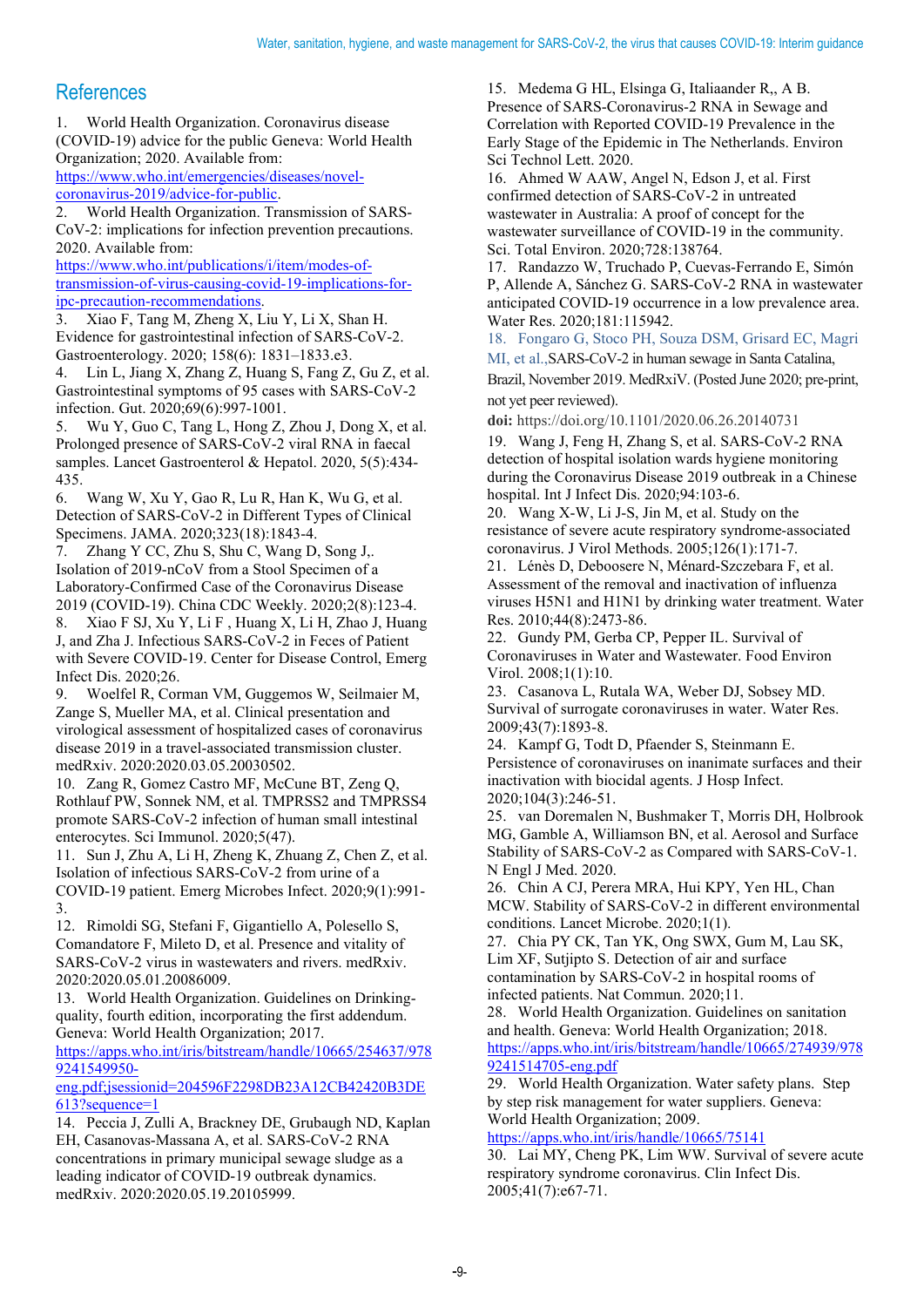31. Darnell MER SK, Feinstone SM, Taylor D.

Inactivation of the coronavirus that induces severe acute respiratory syndrome, SARS-CoV. J Virol Methods. 2004;121:6.

32. World Health Organization. Advice on the use of masks in the context of COVID-19. Geneva: World Health Organization; 2020. Available from:

[https://www.who.int/publications/i/item/advice-on-the-use](https://www.who.int/publications/i/item/advice-on-the-use-of-masks-in-the-community-during-home-care-and-in-healthcare-settings-in-the-context-of-the-novel-coronavirus-(2019-ncov)-outbreak)[of-masks-in-the-community-during-home-care-and-in](https://www.who.int/publications/i/item/advice-on-the-use-of-masks-in-the-community-during-home-care-and-in-healthcare-settings-in-the-context-of-the-novel-coronavirus-(2019-ncov)-outbreak)[healthcare-settings-in-the-context-of-the-novel-coronavirus-](https://www.who.int/publications/i/item/advice-on-the-use-of-masks-in-the-community-during-home-care-and-in-healthcare-settings-in-the-context-of-the-novel-coronavirus-(2019-ncov)-outbreak) [\(2019-ncov\)-outbreak](https://www.who.int/publications/i/item/advice-on-the-use-of-masks-in-the-community-during-home-care-and-in-healthcare-settings-in-the-context-of-the-novel-coronavirus-(2019-ncov)-outbreak)

33. World Health Organization, WEDC. Technical notes on drinking-water, hygiene and sanitation in emergencies. Note 3: Cleaning and disinfecting water storage tanks and tankers. Geneva: World Health Organization; 2013. Available from:

[https://www.who.int/water\\_sanitation\\_health/publications/te](https://www.who.int/water_sanitation_health/publications/technotes/en/) [chnotes/en/](https://www.who.int/water_sanitation_health/publications/technotes/en/)

34. World Health Organization. Essential environmental health standards in health care. Geneva: World Health Organization; 2008.

[https://apps.who.int/iris/bitstream/handle/10665/43767/9789](https://apps.who.int/iris/bitstream/handle/10665/43767/9789241547239_eng.pdf?sequence=1) [241547239\\_eng.pdf?sequence=1](https://apps.who.int/iris/bitstream/handle/10665/43767/9789241547239_eng.pdf?sequence=1)

35. Sax H, Allegranzi B, Uçkay I, Larson E, Boyce J, Pittet D. 'My five moments for hand hygiene': a user-centred design approach to understand, train, monitor and report hand hygiene. J Hosp Infect. 2007;67(1):9-21.

36. World Health Organization. WHO guidelines on hand hygiene in health care settings. Geneva: World Health Organization; 2009.

[https://apps.who.int/iris/bitstream/handle/10665/44102/9789](https://apps.who.int/iris/bitstream/handle/10665/44102/9789241597906_eng.pdf?sequence=1) [241597906\\_eng.pdf?sequence=1](https://apps.who.int/iris/bitstream/handle/10665/44102/9789241597906_eng.pdf?sequence=1)

37. World Health Organization. Infection prevention and control during health care when coronavirus diseases (COVID-19) is suspected or confirmed: interim guidance, 29 June 2020 Geneva: World Health Organization; 2020 Available from:

[https://www.who.int/publications/i/item/WHO-2019-nCoV-](https://www.who.int/publications/i/item/WHO-2019-nCoV-IPC-2020.4)[IPC-2020.4.](https://www.who.int/publications/i/item/WHO-2019-nCoV-IPC-2020.4)

38. World Health Organization. Guide to local production: WHO recommended handrub formulations. Geneva: World Health Organization; 2010. Available from:

[https://www.who.int/publications/i/item/guide-to-local](https://www.who.int/publications/i/item/guide-to-local-production-who-recommended-handrub-formulations)[production-who-recommended-handrub-formulations.](https://www.who.int/publications/i/item/guide-to-local-production-who-recommended-handrub-formulations) 

39. Li YY WJ, Chen X. Can a toilet promote virus transmission? From a fluid dynamics perspective. Phys Fluids. 2020;32(6).

40. World Health Organization. Health aspects of plumbing. Geneva: World Health Organization; 2006. <https://apps.who.int/iris/handle/10665/43423>

41. Yu IT, Li Y, Wong TW, Tam W, Chan AT, Lee JH, et al. Evidence of airborne transmission of the severe acute respiratory syndrome virus. N Engl J Med. 2004;350(17):1731-9.

42. World Health Organization. Sanitation safety planning: manual for safe use and disposal of wastewater, greywater and excreta. Geneva: World Health Organization; 2015. [https://www.who.int/water\\_sanitation\\_health/publications/s](https://www.who.int/water_sanitation_health/publications/ssp-manual/en/) [sp-manual/en/](https://www.who.int/water_sanitation_health/publications/ssp-manual/en/)

43. Tilley E, Ulrich L, Luthi C, Reymond P, Zurbrügg C. Compendium of Sanitation Systems and Technologies, 2nd revised edition. Dübendorf, Switzerland: Swiss Federal Institute of Aquatic Science and Technology (Eawag); 2014.

44. World Health Organization. How to put on and take off personal protective equipment (PPE). Geneva: World Health Organization; 2008.

<https://apps.who.int/iris/handle/10665/70066>

45. US Centers for Disease Control and Prevention. Chemical disinfectants: guideline for disinfection and sterilization in healthcare facilities Atlanta: US Centers for Disease Control and Prevention; 2008.

[https://www.cdc.gov/infectioncontrol/guidelines/disinfectio](https://www.cdc.gov/infectioncontrol/guidelines/disinfection/disinfection-methods/chemical.html) [n/disinfection-methods/chemical.html.](https://www.cdc.gov/infectioncontrol/guidelines/disinfection/disinfection-methods/chemical.html)

46. World Health Organization. Safe management of wastes from health care activities. Geneva: World Health Organization; 2014.

[https://apps.who.int/iris/bitstream/handle/10665/85349/9789](https://apps.who.int/iris/bitstream/handle/10665/85349/9789241548564_eng.pdf?sequence=1) 241548564 eng.pdf?sequence=1

47. You S SC, Sik Ok, S. COVID-19's unsustainable waste management. Science. 2020;368(6498).

48. World Health Organization. Overview of technologies for the treatment of infectious and sharp waste from health care facilities. Geneva: World Health Organization; 2019. [https://apps.who.int/iris/bitstream/handle/10665/328146/978](https://apps.who.int/iris/bitstream/handle/10665/328146/9789241516228-eng.pdf?ua=1) [9241516228-eng.pdf?ua=1](https://apps.who.int/iris/bitstream/handle/10665/328146/9789241516228-eng.pdf?ua=1)

49. US Centers for Disease Control and Prevention. Best practices for environmental cleaning in healthcare facilities in resource-limited settings. Atlanta: US Centers for Disease Control and Prevention; 2019.

[https://www.cdc.gov/hai/pdfs/resource-](https://www.cdc.gov/hai/pdfs/resource-limited/environmental-cleaning-RLS-H.pdf)

[limited/environmental-cleaning-RLS-H.pdf](https://www.cdc.gov/hai/pdfs/resource-limited/environmental-cleaning-RLS-H.pdf)

50. World Health Organization. Cleaning and disinfection of environmental surfaces in the context of COVID-19. Geneva: World Health Organization; 2020. Available from: [https://www.who.int/publications/i/item/cleaning-and](https://www.who.int/publications/i/item/cleaning-and-disinfection-of-environmental-surfaces-inthe-context-of-covid-19)[disinfection-of-environmental-surfaces-inthe-context-of-](https://www.who.int/publications/i/item/cleaning-and-disinfection-of-environmental-surfaces-inthe-context-of-covid-19)

[covid-19](https://www.who.int/publications/i/item/cleaning-and-disinfection-of-environmental-surfaces-inthe-context-of-covid-19)

51. World Health Organization. Infection Prevention and Control for the safe management of a dead body in the context of COVID-19. Geneva: World Health Organization; 2020. Available from:

[https://www.who.int/publications/i/item/infection](https://www.who.int/publications/i/item/infection-prevention-and-control-for-the-safe-management-of-a-dead-body-in-the-context-of-covid-19-interim-guidance)[prevention-and-control-for-the-safe-management-of-a-dead](https://www.who.int/publications/i/item/infection-prevention-and-control-for-the-safe-management-of-a-dead-body-in-the-context-of-covid-19-interim-guidance)[body-in-the-context-of-covid-19-interim-guidance](https://www.who.int/publications/i/item/infection-prevention-and-control-for-the-safe-management-of-a-dead-body-in-the-context-of-covid-19-interim-guidance)

52. Jefferson T, Foxlee R, Mar CD, Dooley L, Ferroni E, Hewak B, et al. Physical interventions to interrupt or reduce the spread of respiratory viruses: systematic review. BMJ. 2008;336(7635):77.

53. World Health Organization. Interim recommendations on obligatory hand hygiene against transmission of COVID-19. Geneva: World Health Organization; 2020. Available from[: https://www.who.int/publications/m/item/interim](https://www.who.int/publications/m/item/interim-recommendations-on-obligatory-hand-hygiene-against-transmission-of-covid-19)[recommendations-on-obligatory-hand-hygiene-against](https://www.who.int/publications/m/item/interim-recommendations-on-obligatory-hand-hygiene-against-transmission-of-covid-19)[transmission-of-covid-19](https://www.who.int/publications/m/item/interim-recommendations-on-obligatory-hand-hygiene-against-transmission-of-covid-19)

54. Ashraf S, Nizame FA, Islam M, Dutta NC, Yeasmin D, Akhter S, et al. Nonrandomized Trial of Feasibility and Acceptability of Strategies for Promotion of Soapy Water as a Handwashing Agent in Rural Bangladesh. Am J Trop Med Hyg. 2017;96(2):421-9.

55. Montville R, Schaffner DW. A Meta-Analysis of the Published Literature on the Effectiveness of Antimicrobial Soaps. J Food Prot. 2011;74(11):1875-82.

56. Sickbert-Bennett EE, Weber DJ, Gergen-Teague MF, Sobsey MD, Samsa GP, Rutala WA. Comparative efficacy of hand hygiene agents in the reduction of bacteria and viruses. Am J Infect Control. 2005;33(2):67-77.